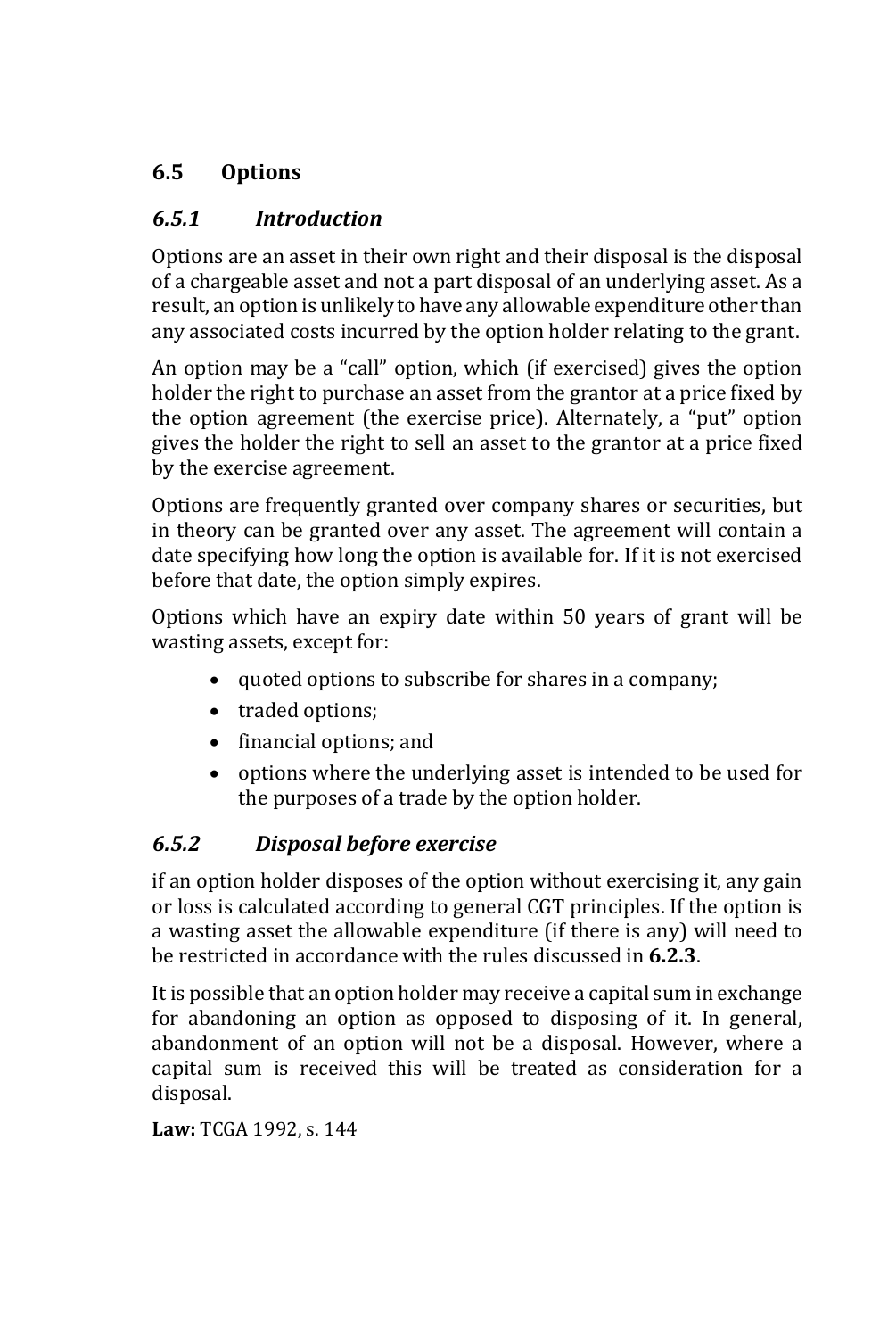## *6.5.3 Exercise of an option*

Where an option is exercised, the CGT of the grantee and the grantor differ, and the consequences depend on whether the option is a call option or a put option.

When an option is exercised, the granting of the option and the transaction undertaken by the grantor (i.e. the sale or purchase of the asset subject to the option) are treated as a single transaction.

### *Call options – grantor implications*

Here the transaction is a sale of the asset by the grantor. The consideration brought into the CGT calculation is any amount received in respect of the grant of the option plus the consideration received in respect of the underlying asset (usually the exercise price, but this may be substituted for market value if the bargain is not on arm's length terms).

### *Call options – grantee implications*

There are no immediate CGT consequences for the grantee (i.e. the option holder). The allowable expenditure for a future disposal will be the sum of the exercise price and any amount paid for the grant of the option, as well as any associated costs and subsequent enhancement expenditure in respect of the asset.

### *Put options – grantor implications*

Here the transaction is a sale of an asset to the grantor. The acquisition cost for the grantor is the consideration for the acquisition (usually the exercise price, unless market value applies) less the consideration received for the grant of the put option.

### *Put options – grantee implications*

With a put option, it is the grantee who is making the disposal of the asset and for whom a CGT computation is therefore required. The consideration will be the full amount for the asset (i.e. the exercise price or market value as applicable). If there was a cost incurred when the option was granted, this will be treated as an incidental disposal cost, i.e. it will increase the allowable cost of the underlying asset.

**Law:** TCGA 1992, s. 144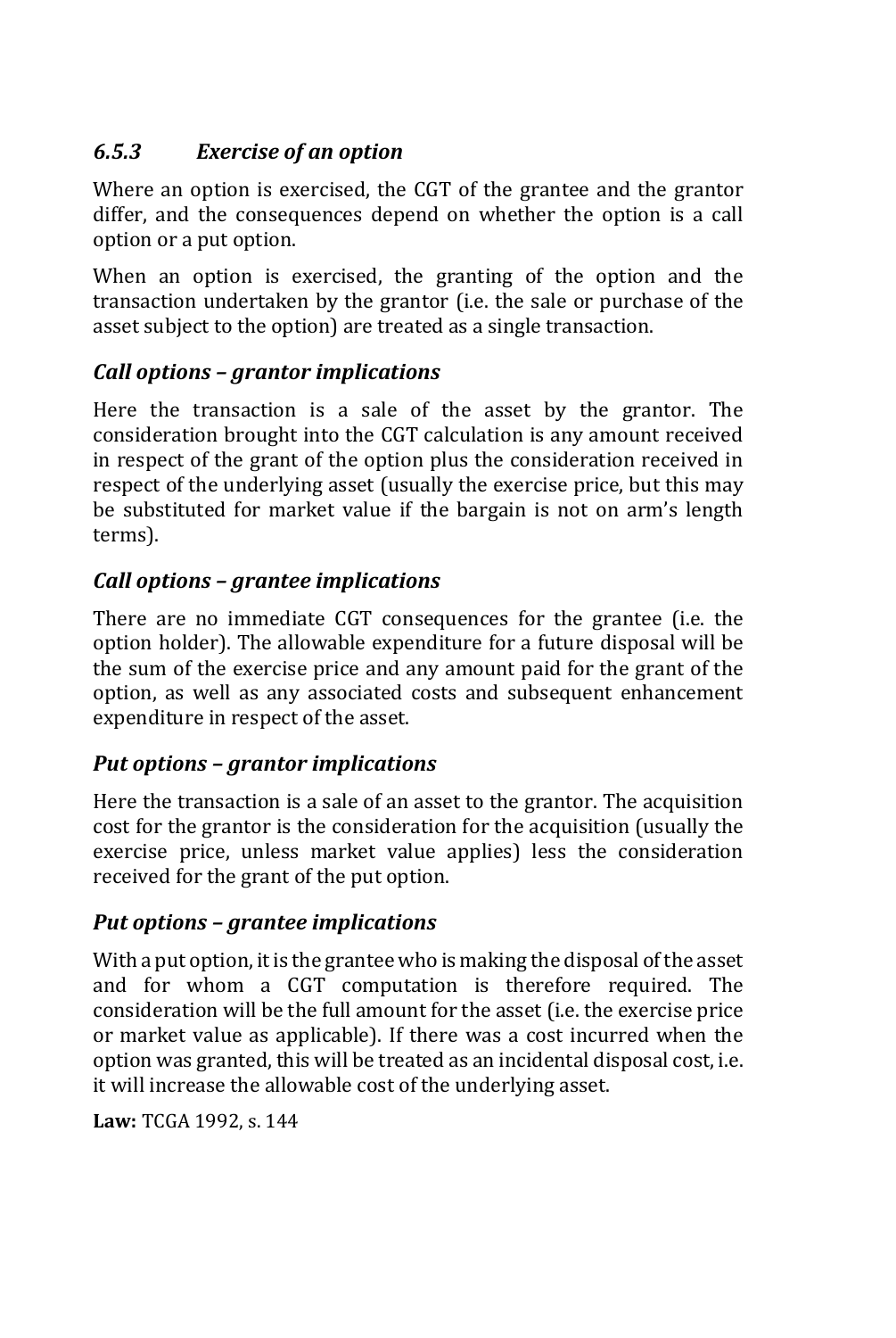# *6.5.4 Cash-settled options*

Where the grantor is required to make a payment to the grantee in full or partial satisfaction of their obligations under the option agreement, the option is said to be "cash-settled" and the general rules described above are modified. There are useful examples in CG 12321 and 12322 respectively.

**Law:** TCGA 1992, s. 144A

## *6.5.5 Employee share options*

Options over shares acquired and exercised by reason of an employment are subject to different rules, under the employment-related securities regime. A detailed discussion of employee share schemes is beyond the scope of this book, but broadly the rules work to prevent the conversion of income to capital subject to lower tax rates.

Generally, where the exercise price of the option is less than the market value of the underlying share, the shortfall is subject to income tax. For example, if an option is granted with an exercise price of £2 per share and is exercised when the shares are worth £5, an income tax charge will arise on an amount equal to £3 per share. For CGT purposes the base cost of the shares is the amount paid (£2) plus any amounts charged to income tax (£3). This usually means that the base cost of the shares is equivalent to the market value at the exercise date  $(E2 + E3 = E5)$  and this is a useful shortcut.

If the option is successfully exercised under an approved share option scheme (such as the enterprise management incentive), no income tax charge arises on the £3 difference. This is charged to CGT on a subsequent disposal instead. The base cost here would therefore be the price paid, i.e. £2.

This brief summary is an extremely simplified overview of the employment-related securities regime. For further information and detailed commentary, reference should be made to *Employee Share Schemes* from Claritax Books.

**Law:** TCGA 1992, s. 119A-120, 144, 144A

## **6.6 Debts**

### *6.6.1 Ordinary debts*

In general, the disposal of an "ordinary" debt (a debt which is not a debt on a security (see **6.6.2**)) will not give rise to a chargeable gain or an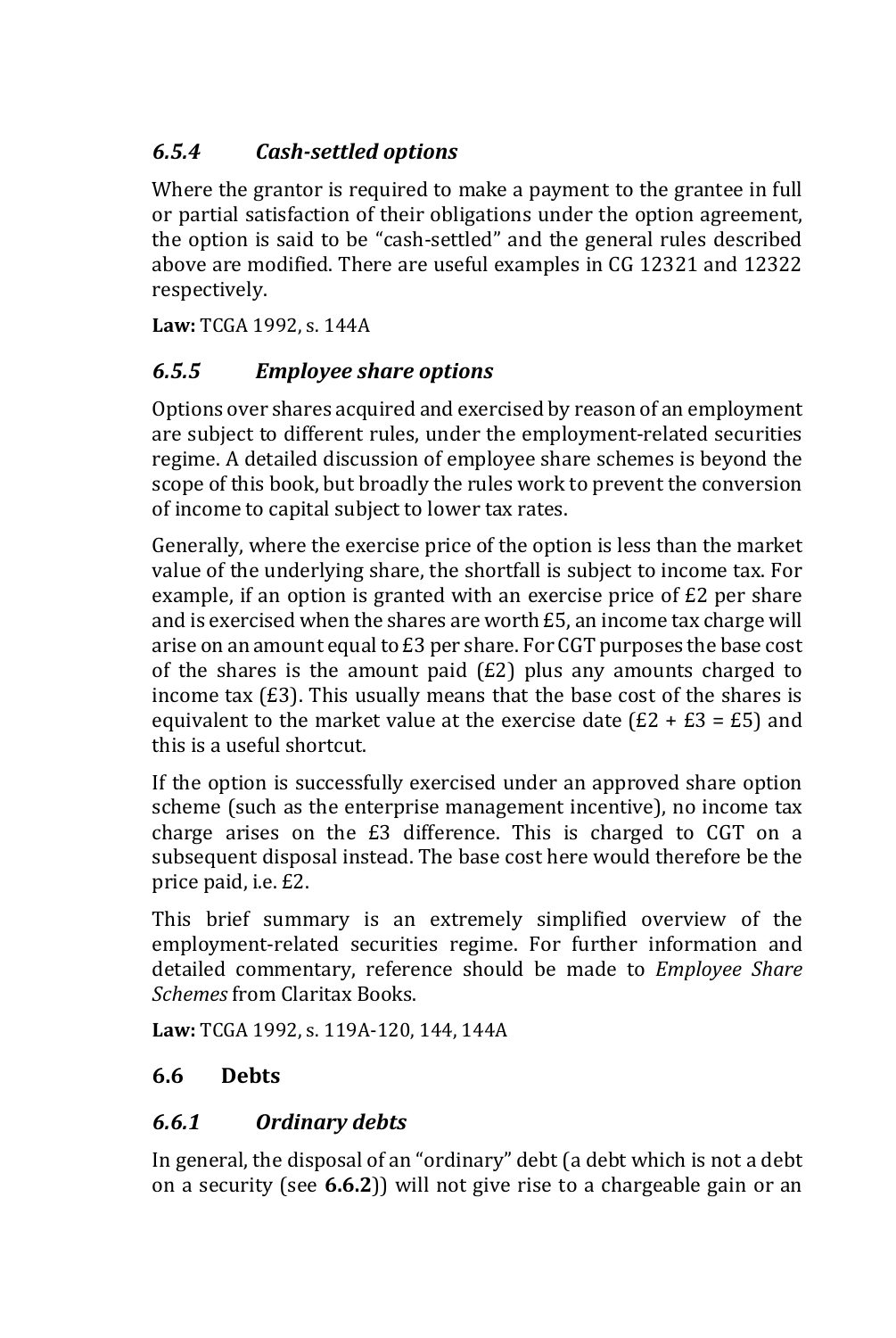allowable loss. However, where the debt is acquired from the original creditor and subsequently disposed of, this subsequent disposal is a chargeable disposal for CGT purposes.

### **Example 1**

In March 2020, Bert lent £100,000 to Barry. In 2022-23, Bert sold the debt to Hopper for £80,000. Barry pays Hopper in full in 2023. For CGT purposes, the sale of the debt by Bert is not a chargeable event. However, Barry's satisfaction of the debt gives rise to a £20,000 gain in the hands of Hopper.

Any loss arising is an allowable loss.

If the original creditor disposes of a debt to a connected person, any gain realised by the connected person on subsequent disposal of the debt will be a chargeable gain. However, if there is a loss it will not be an allowable loss.

If property, rather than cash, is received in satisfaction of a debt the transfer is treated as being made for a consideration that cannot exceed the market value of the asset at the time of the disposal. If the person receiving the property is the original creditor, any subsequent gain on a disposal of the property is restricted to the gain that would have arisen if the person had acquired the property for an amount equal to the outstanding debt.

### **Example 2**

John owes a creditor £100,000. After negotiation, the creditor agrees to accept a parcel of land worth £80,000 in full satisfaction of the debt. John is treated as making a disposal of the land for consideration of £80,000, not £100,000.

The creditor's position depends on whether the debt was a chargeable asset. See HMRC's guidance for detail.

**Law:** TCGA 1992, s. 251 **Guidance:** CG 53513, 53514

## *6.6.2 Debts on securities*

A "debt on a security" is not defined in the legislation, despite the wording in s. 251(1) implying that it is. HMRC's guidance acknowledges that the legislation is of limited use in this respect but does state that a debt does not have to be secured to be a debt on a security, and therefore